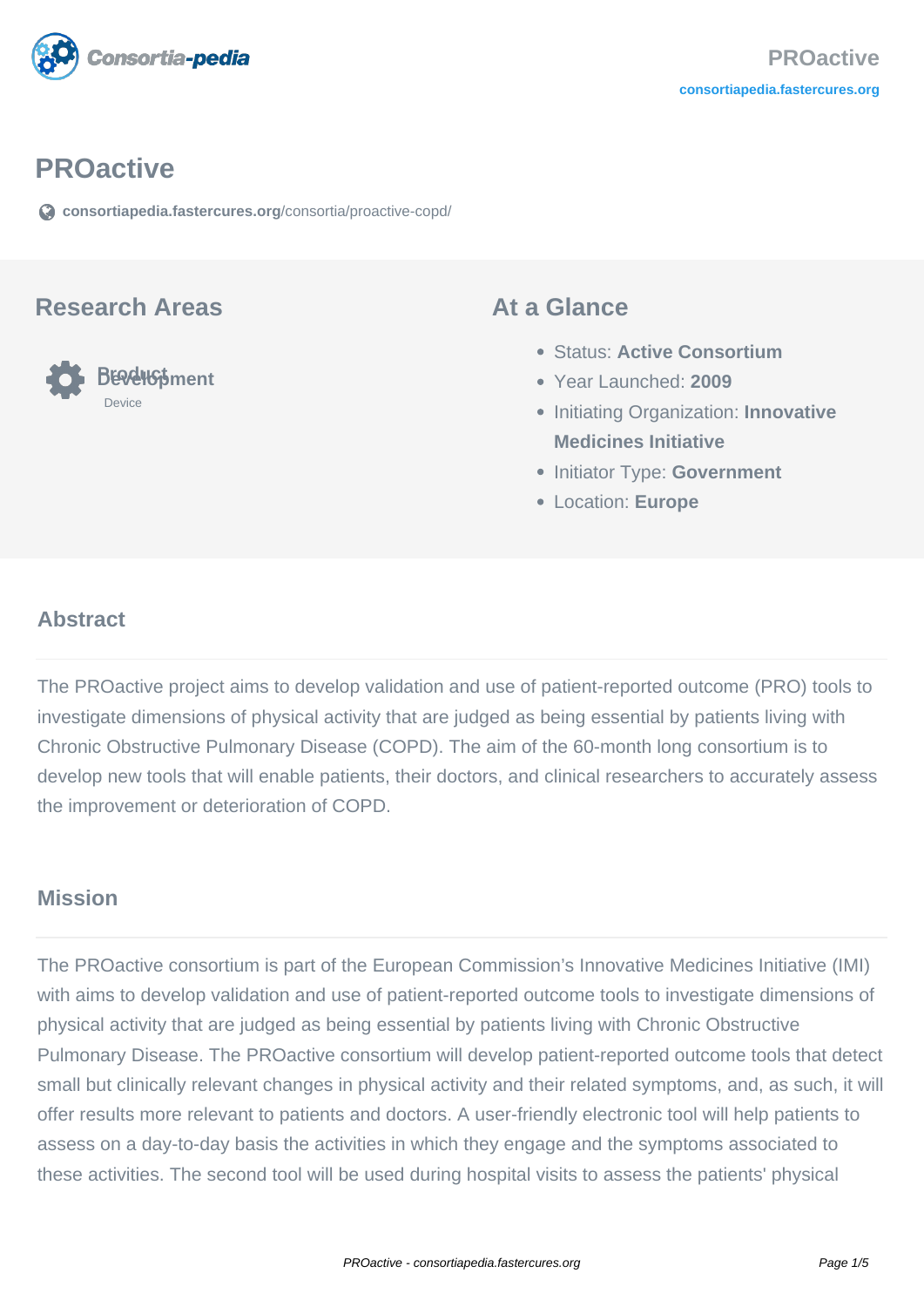

activity and experience of the disease. To verify the usefulness of the tools, they will be tested in clinical trials with more than 600 COPD patients. The European Medicines Agency and the U.S. Food and Drug Administration will be closely involved in the developments.

# **Consortium History**

2009 – Project start date 2011 – IMI lung disease projects present finding to press and patients (September) 2013 – PROactive and COPDMAP sign Memorandum of Understanding to join forces on COPD work (July)

# **Structure & Governance**

Project Coordinators: Mario Scuri Dr. Caterina Brindicci

 Managing entity of IMI beneficiaries & coordinator of scientific activities: Thierry Troosters

 Within the PROactive project, there are two advisory boards that pro-actively oversee the progress of the project and tackle any issues that may arise. The boards ensure that the project is ethical and safe and that it meets the needs of patients.

The two advisory boards are:

#### **Financing**

This project is funded by the Innovative Medicines Initiative, a public-private partnership between the European Union (EU) and the European Federation of Pharmaceutical Industries and Associations (EFPIA), resources of which are composed of financial contribution from the EU Seventh Framework Programme and EFPIA companies' in-kind contributions. Large Pharmaceutical companies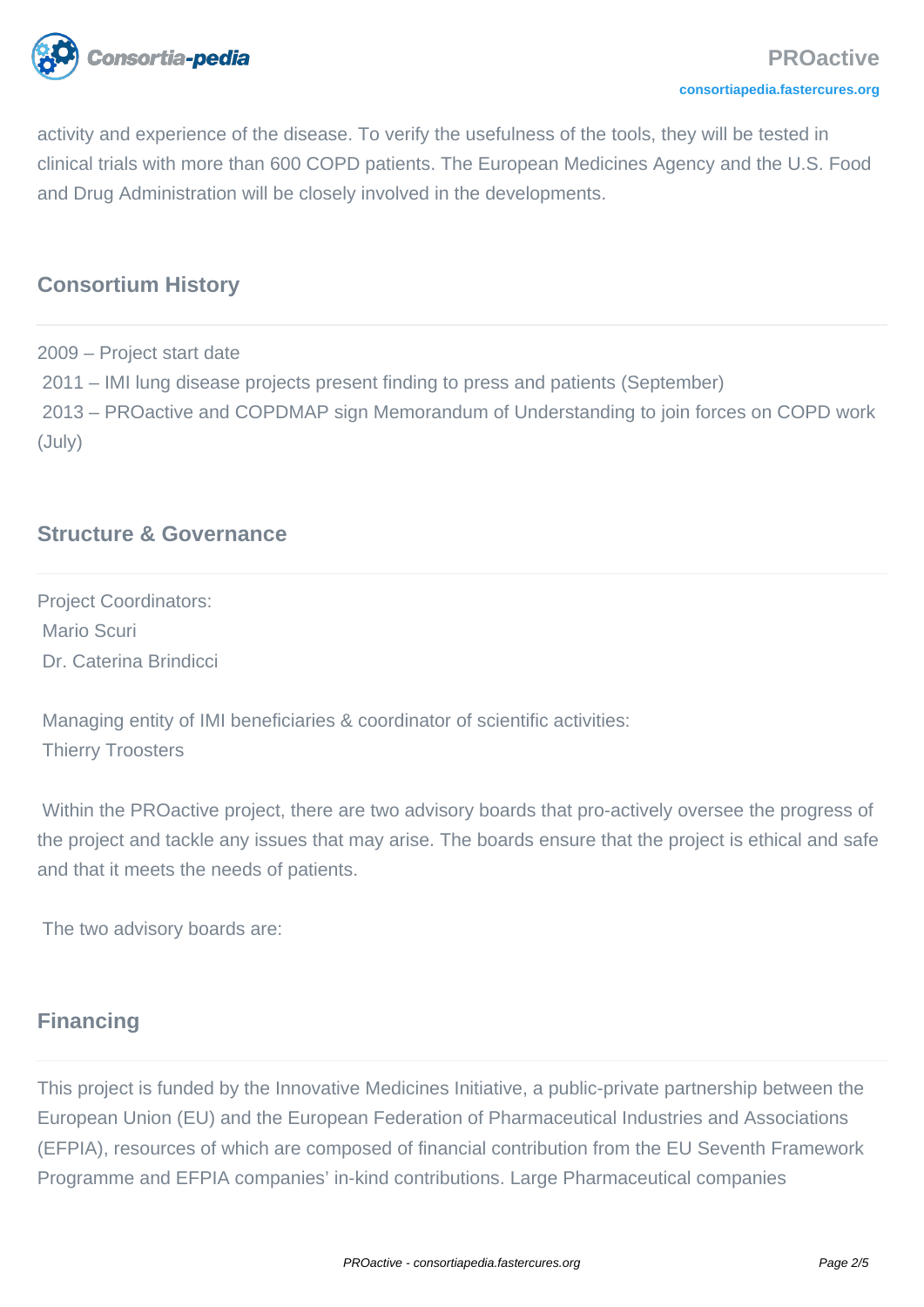

participating in IMI projects do not receive IMI funding.

The IMI Intellectual Property (IP) Policy governs the IP regime of all projects funded by the IMI JU. To assist with specific IP queries, IMI has set up a dedicated IP Helpdesk, which can be contacted by e-mailing [IMI-IP-Helpdesk@imi.europa.eu](mailto:IMI-IP-Helpdesk@imi.europa.eu). The IMI IP policy can be accessed at the following address: [http://www.imi.europa.eu/sites/default/files/uploads/documents/imi-ipr-policy01august2007\\_en.pdf](http://www.imi.europa.eu/sites/default/files/uploads/documents/imi-ipr-policy01august2007_en.pdf)

# **Patent Engagement**

PROactive held events for patients and the public. IMI Executive Director Michel Goldman opened the event with a presentation on how Europe is responding to the needs of respiratory patients. Other talks explained how patients and scientists are working together in the U-BIOPRED and PROactive projects and Marc Decramer, president of the European Respiratory Society, discussed the roadmap for respiratory research in the years ahead. The event was part of the 2011 European Respiratory Society Annual Congress in Amsterdam in September.

 The IMI project PROactive is also developing new ways of gauging the impacts of chronic obstructive pulmonary disease on patients' daily lives. While current activity tests tell doctors what patients can manage in theory, they do not reveal what patients are actually doing on a day-to-day basis or how patients feel about their activity levels. Through interviews with patients, PROactive has found that patients consider three aspects of physical activity to be important to overall quality of life: the amount of physical activity (e.g., how far someone can walk), the symptoms triggered by the activity (e.g., shortness of breath or fatigue), and the way the patient copes with these symptoms (e.g., stopping to rest every few minutes). Based on the findings, the PROactive team has developed some questions that capture the impacts of COPD on patients' quality of life. As of September 2011, the team planned to create a tool that combines these questions with input from activity monitors (small external devices that measure activity levels and are worn by the patient) to accurately assess physical activity levels from the patients' point of view. The tool could be used by physicians and researchers alike to test the efficacy of treatments, for example. The tool could also be adapted for other chronic conditions that affect physical activity.

The results of the research performed by the PROactive consortium will be of immediate importance to the 10 percent of elderly European citizens suffering from COPD. It will provide a means of assessing the impact of either medication or rehabilitation by asking the patient how it has affected their everyday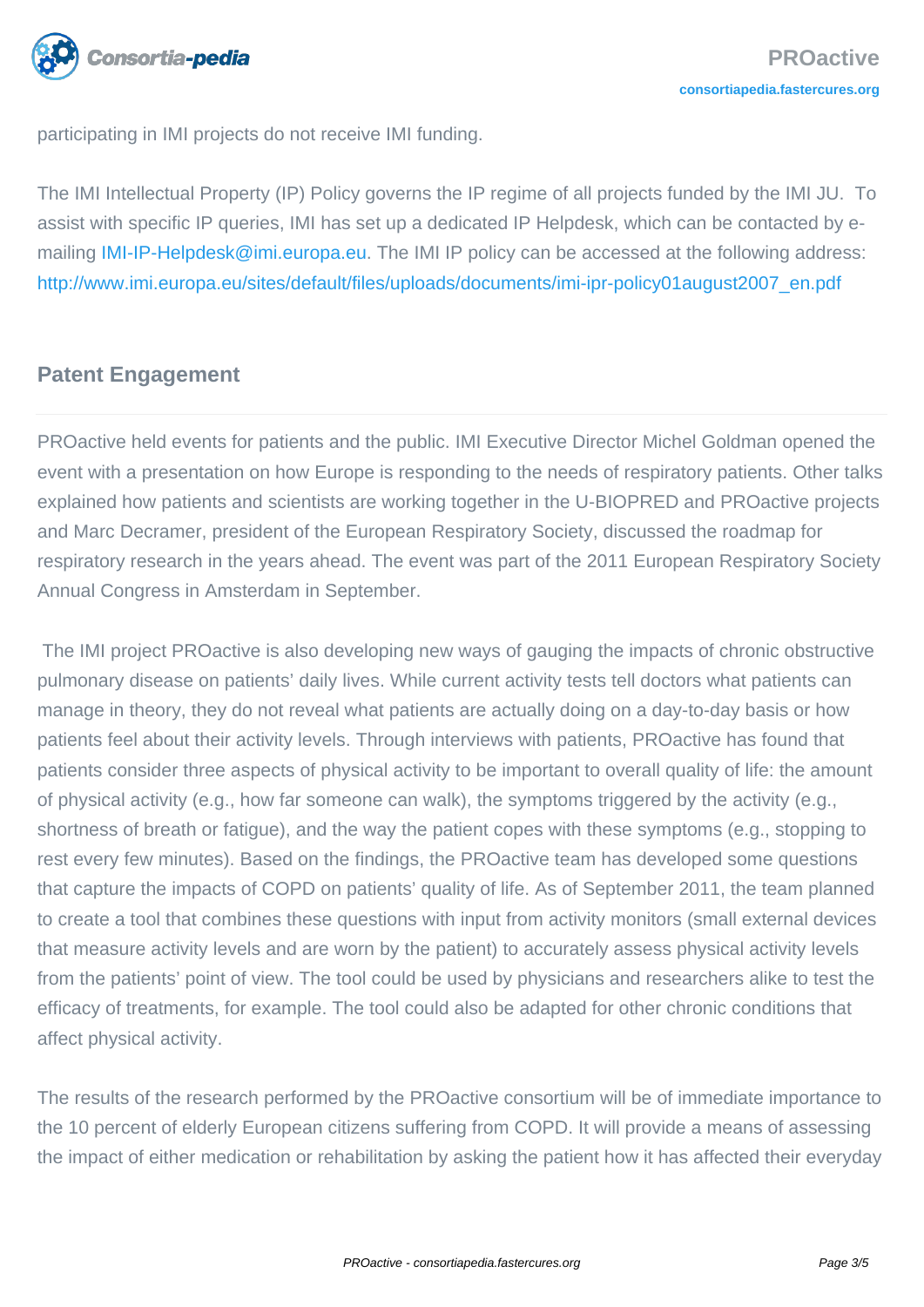

physical activity. This, in turn, will allow clinicians and pharmaceutical companies to reflect the outcomes and results of these interventions and treatments in the patients' own language (the "patientreported" part).

Homepage <http://www.proactivecopd.com/> Other website <http://www.imi.europa.eu/content/pro-active>

## **Data Sharing**

According to IMI's intellectual property policy, the participants undertake to disseminate the data as soon as reasonably practicable but not later than one year after the termination or expiry of the project. The Project Agreement shall include a description of the material that must be disseminated in accordance with the IP Policy and referenced in the Grant Agreement. If the participants do not disseminate within such time periods without good reason, the Executive Office has the right to disseminate such results in a manner consistent with the Grant Agreement.

## **Points of Contact**

Mario Scuri Chiesi Farmaceutici S.p.A. Parma **Italy**  Tel: +39 0521 1689228 Email: [M.Scuri@chiesi.com](mailto:M.Scuri@chiesi.com)

# **Sponsors & Partners**

Chiesi Farmaceutici S.p.A, Parma, Italy (Project Coordinator) GlaxoSmithKline Research and Development LTD, Brentford, UK Pfizer Limited, Sandwich, UK Almirall, S.A., Barcelona, Spain